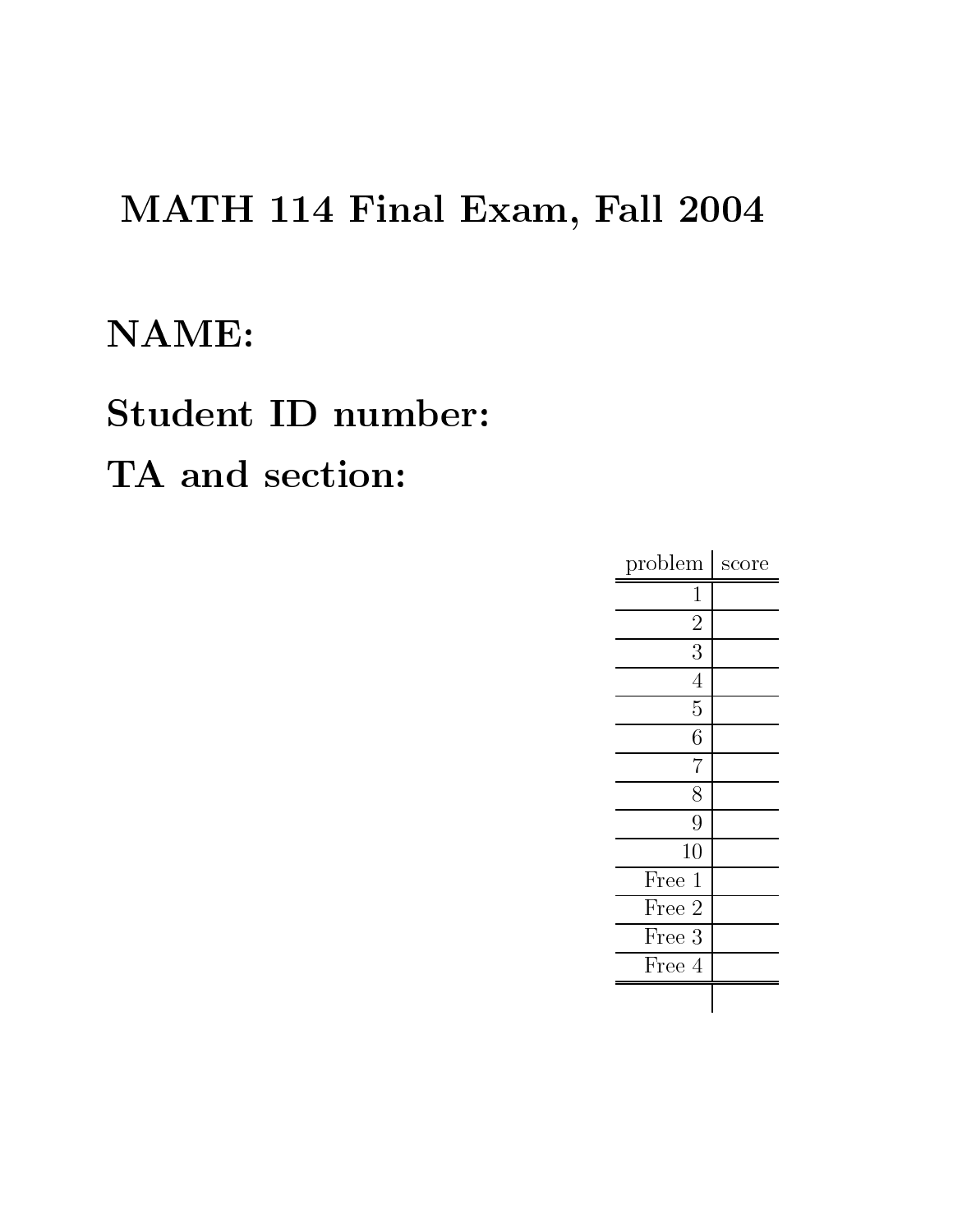Multiple choice questions [5 points each]. Statistically, you will be neither rewarded nor penalized for guessing. Please show your work: partial credit will be possible and the correct answer will not guarantee full credit.

- 1. The area in the first quadrant between the polar curves  $r = 1 + \cos \theta$  and  $r = 1 - \cos \theta$  is
	- (a)  $\pi/4$ (b)  $\pi/2$ (c)  $7/4$  $(d)$  2 (e)  $3\pi/4$
- 2. In the Maclaurin series solution to the differential equation

$$
y'' - xy = 0, \quad y(0) = 0, \ y'(0) = 1,
$$

the coefficient of  $x^4$  is

 $(a) 1$ (b)  $1/2$ (c)  $1/3$ (d)  $1/6$ (e)  $1/12$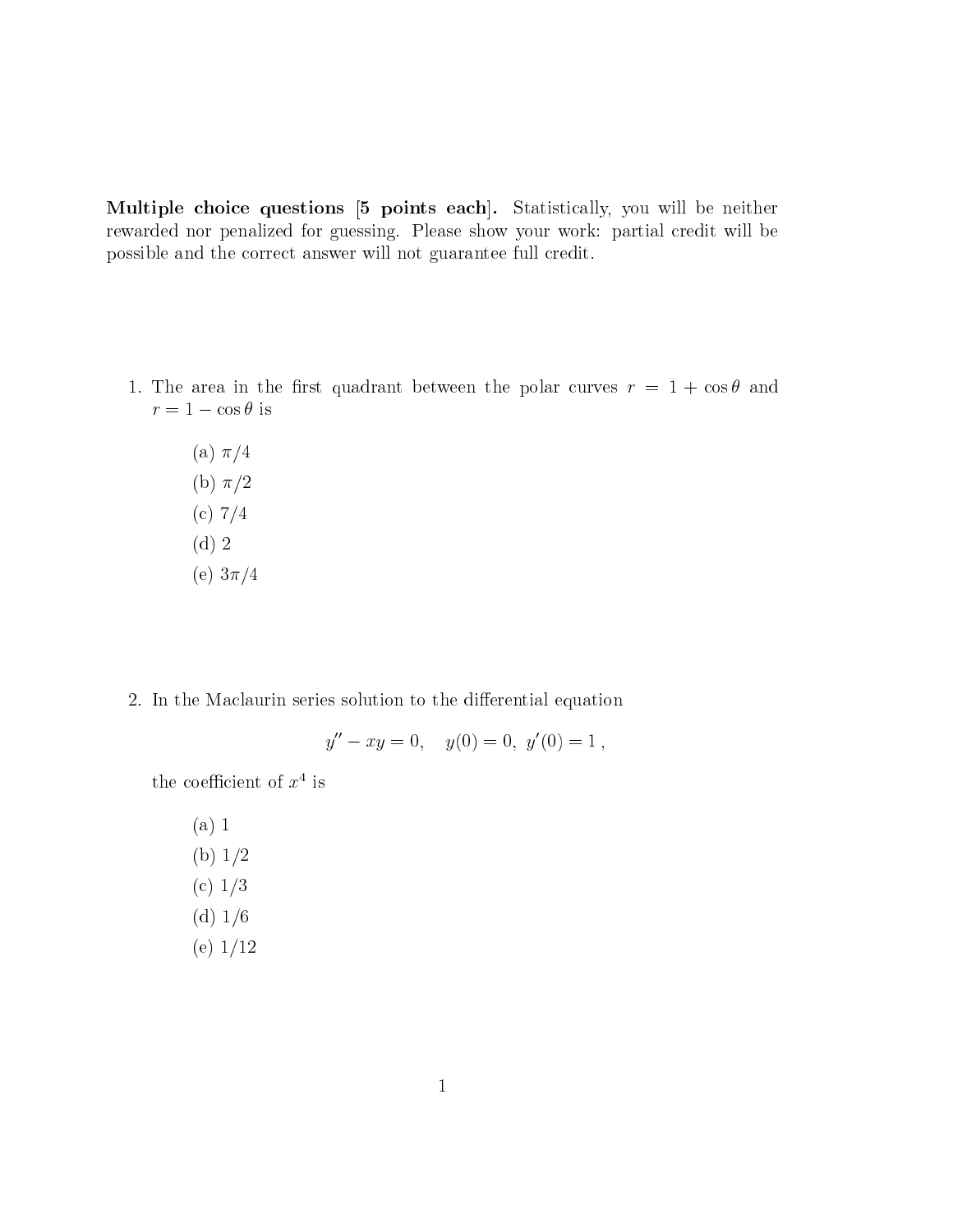3. The length of the urve

$$
r(t) = \cos^3 t \mathbf{j} + \sin^3 t \mathbf{k}, \quad 0 \le t \le \pi/2
$$

is

(a) 1 (b)  $5/4$  $(c) 3/2$ (d)  $7/4$ (e)  $9/4$ 

- 4. The country of Syldavia has a large stash of gold and by law, each citizen owns an equal share of this. As a result, the rate of immigration into Syldavia is proportional to the individual share of this wealth. From January 1, 2004 to January 1, 2005 the population exactly doubles. By approximately what date will it double again? (Assume it is OK to approximate popuation by a non-integer variable, and that birth, death and emmigration can be ignored.)
	- (a) July 1, 2005
	- (b) January 1, 2006
	- (
	) January 1, 2007
	- (d) January 1, 2009
	- (e) January 1, 2020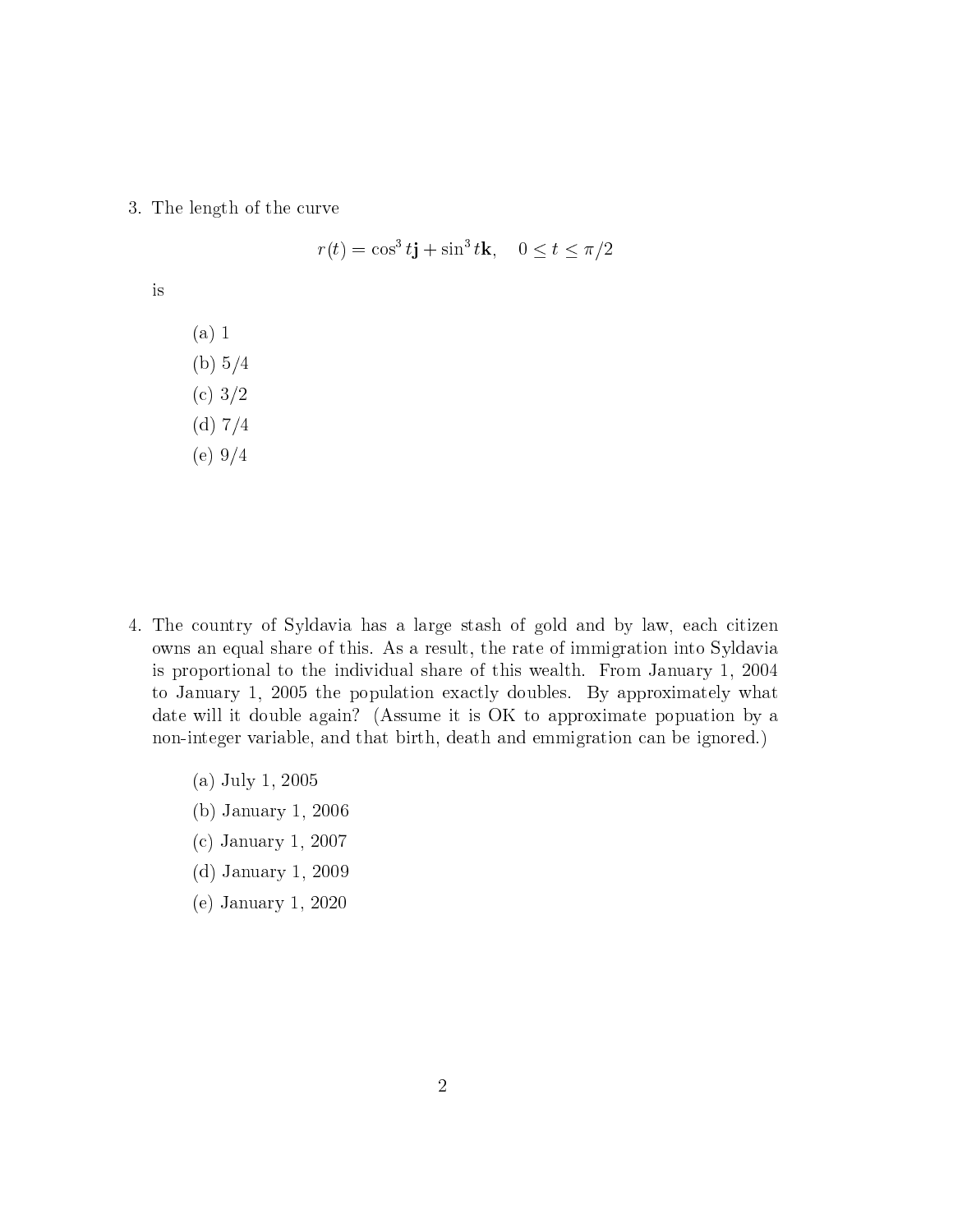5. If  $y$  is the solution to

$$
\frac{dy}{dt} + 2ty = t ; \qquad \qquad y(0) = \frac{1}{2}
$$

then  $y(1)$  is equal to

(a) 
$$
\frac{1}{2} + \frac{1}{e}
$$
  
\n(b)  $\frac{1}{2}$   
\n(c)  $\frac{1}{2} - \frac{1}{e}$   
\n(d)  $\frac{1}{e}$   
\n(e)  $\frac{1}{2} + \frac{2}{e}$ 

- 6. The position of a moving object is given by  ${\bf r}(t) = \langle t^*, e^*, e^* + t^* \rangle$ . Please mark each of the four statements either true or false; no justification is needed.
	- T F The velocity vector, **v**, is constant.
	- T F The curvature,  $\kappa$ , is always zero.
	- T F The binormal, **B**, is always in the direction  $\langle 1, 1, -1 \rangle$ .
	- T F The torsion,  $\tau$ , is always zero.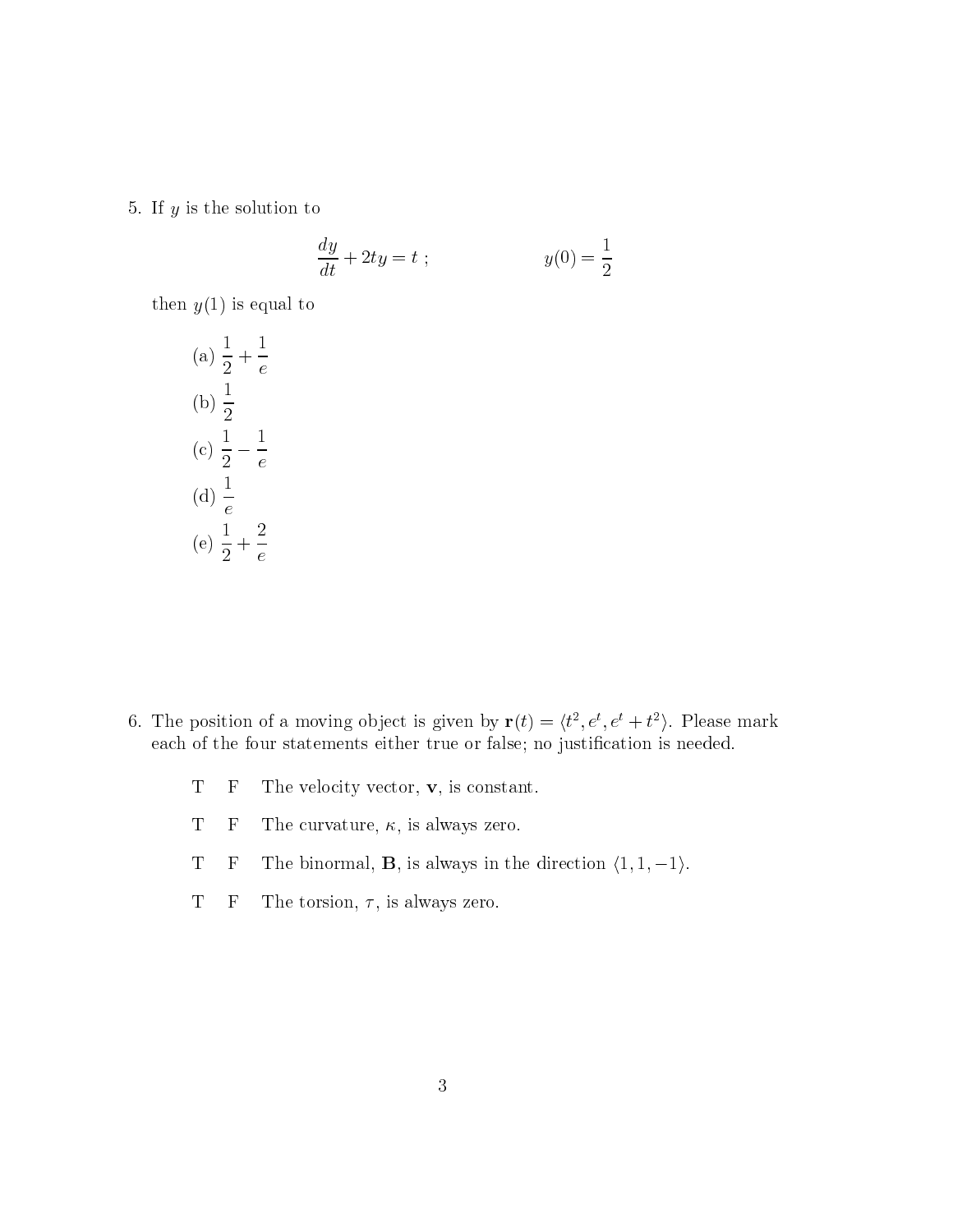7. Let <sup>B</sup> be the solid unit ball. Compute

$$
\int \int \int_{B} \exp((x^2 + y^2 + z^2)^{3/2}) dV.
$$
  
\n(a)  $\frac{4\pi}{3} (e^{5/2} - 1)$   
\n(b)  $\frac{4\pi}{3} (e - 1)$   
\n(c)  $\frac{\pi}{3} (4e^{3/2} - 1)$   
\n(d)  $\frac{\pi}{3} (8e^{1/2} - 4)$   
\n(e)  $\frac{2\pi}{3} (e^{5/2} - e)$ 

8. The function  $y(x)$  solves the differential equation

$$
\frac{dy}{dx} = f(x, y)
$$

 $\cdots$  ,  $\cdots$   $\cdots$   $\cdots$   $\cdots$   $\cdots$   $\cdots$   $\cdots$   $\cdots$   $\cdots$   $\cdots$   $\cdots$   $\cdots$   $\cdots$   $\cdots$   $\cdots$   $\cdots$   $\cdots$   $\cdots$   $\cdots$ function = 3, fraction = 3, fraction = 3, fraction = 3, then the first of the first theory of the first theory value of  $a^2/ax^-$  at  $(x_0, y_0)$  is:

- (a) 1
- (b) 4
- (
) 5
- (d) 6
- (e) 15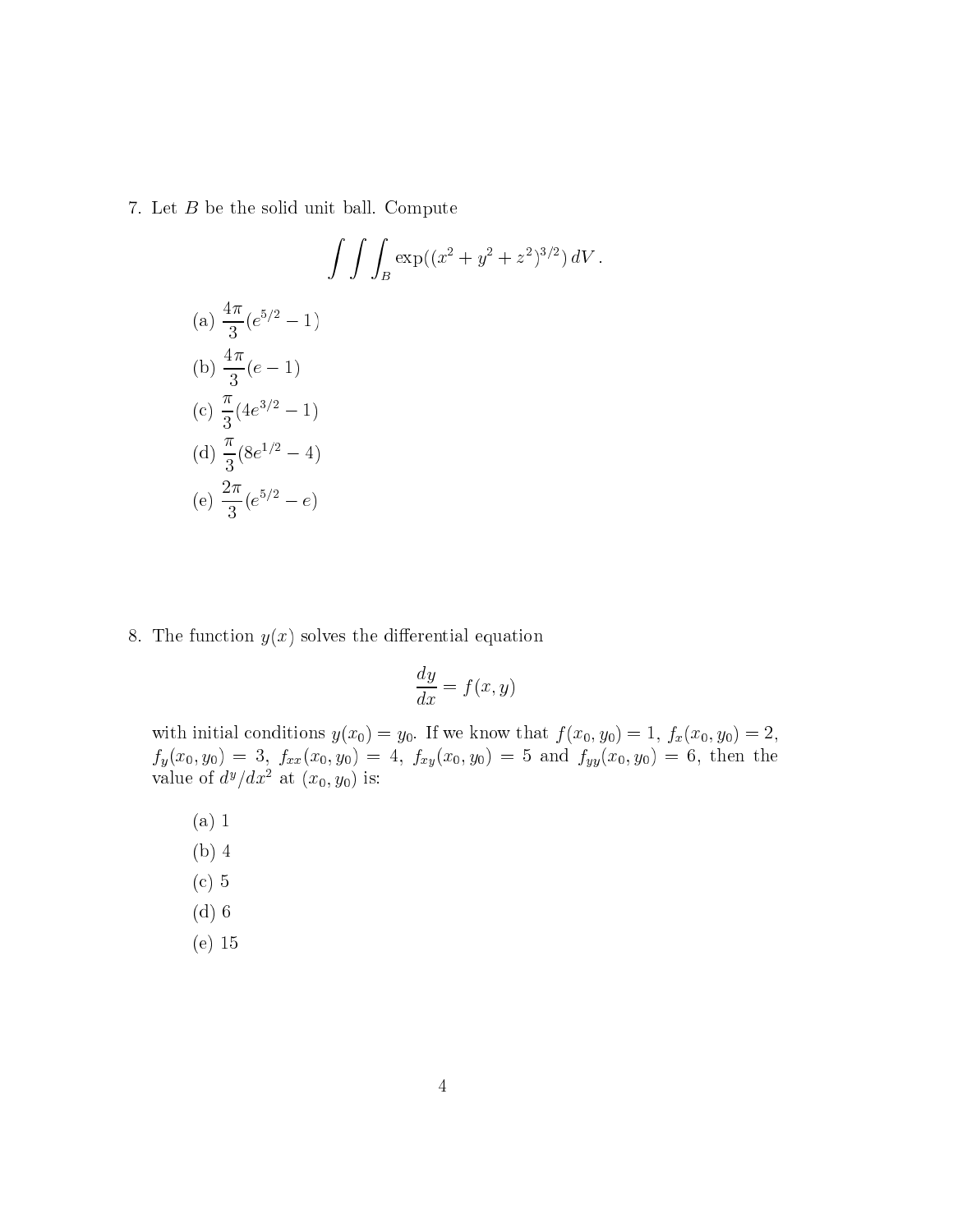9. Reversing the order of integration transforms

$$
\int_{-2}^{0} \int_{2x+4}^{4-x^2} f(x,y) dy dx
$$

into

(a) 
$$
\int_{2x+4}^{4-x^2} \int_{-2}^{0} f(x, y) dx dy
$$
 (b)  $\int_{0}^{4} \int_{\sqrt{4-y}}^{\frac{y-4}{2}} f(x, y) dx dy$   
\n(c)  $\int_{0}^{4} \int_{-2}^{0} f(x, y) dx dy$  (d)  $\int_{0}^{4} \int_{\frac{y-4}{2}}^{\sqrt{4-y}} f(x, y) dx dy$   
\n(e)  $\int_{-2}^{0} \int_{2y+4}^{4-y^2} f(x, y) dx dy$  (f)  $\int_{0}^{4} \int_{-\sqrt{4-y}}^{\frac{y-4}{2}} f(x, y) dx dy$ 

- 10. Let C be the curve of intersection of the cylinder  $\frac{x^2}{25} + \frac{y}{9} = 1$  with the plane 3z = 4y. Let <sup>L</sup> be the line tangent to <sup>C</sup> at the point (0; 3; 4). What is the x-coordinate of the point of intersection of L and the plane  $2x - 3y - 4z = 27$ ?
	- $(a) -2$
	- (b) 1
	- $(c)$  2
	- (d) 3
	- (e) 5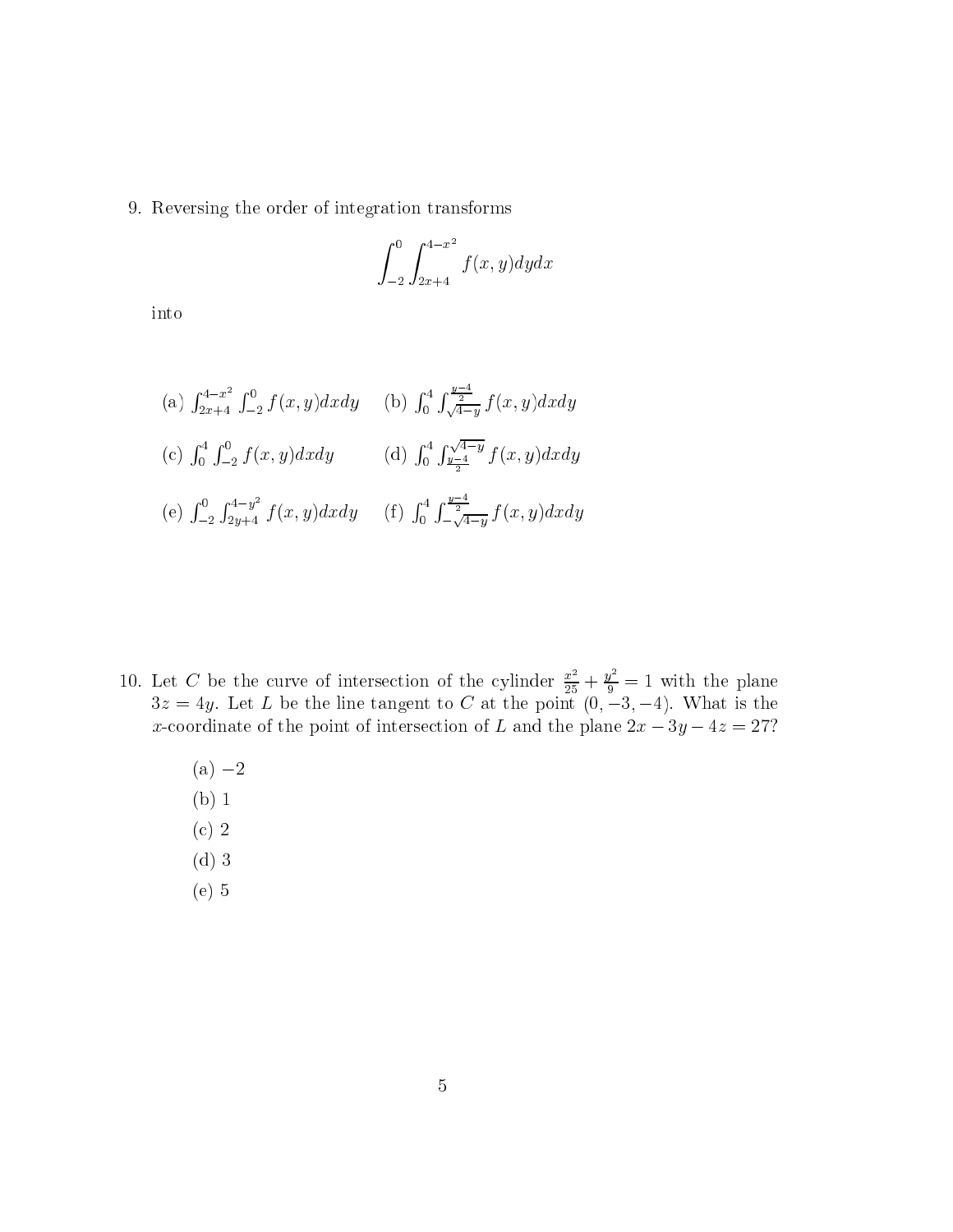Free response questions. Answer the following questions as completely as you can. Show your work and clearly indicate your final answers.

1. **[6 points]** Find all fourth roots of  $-1 + \sqrt{3}i$ .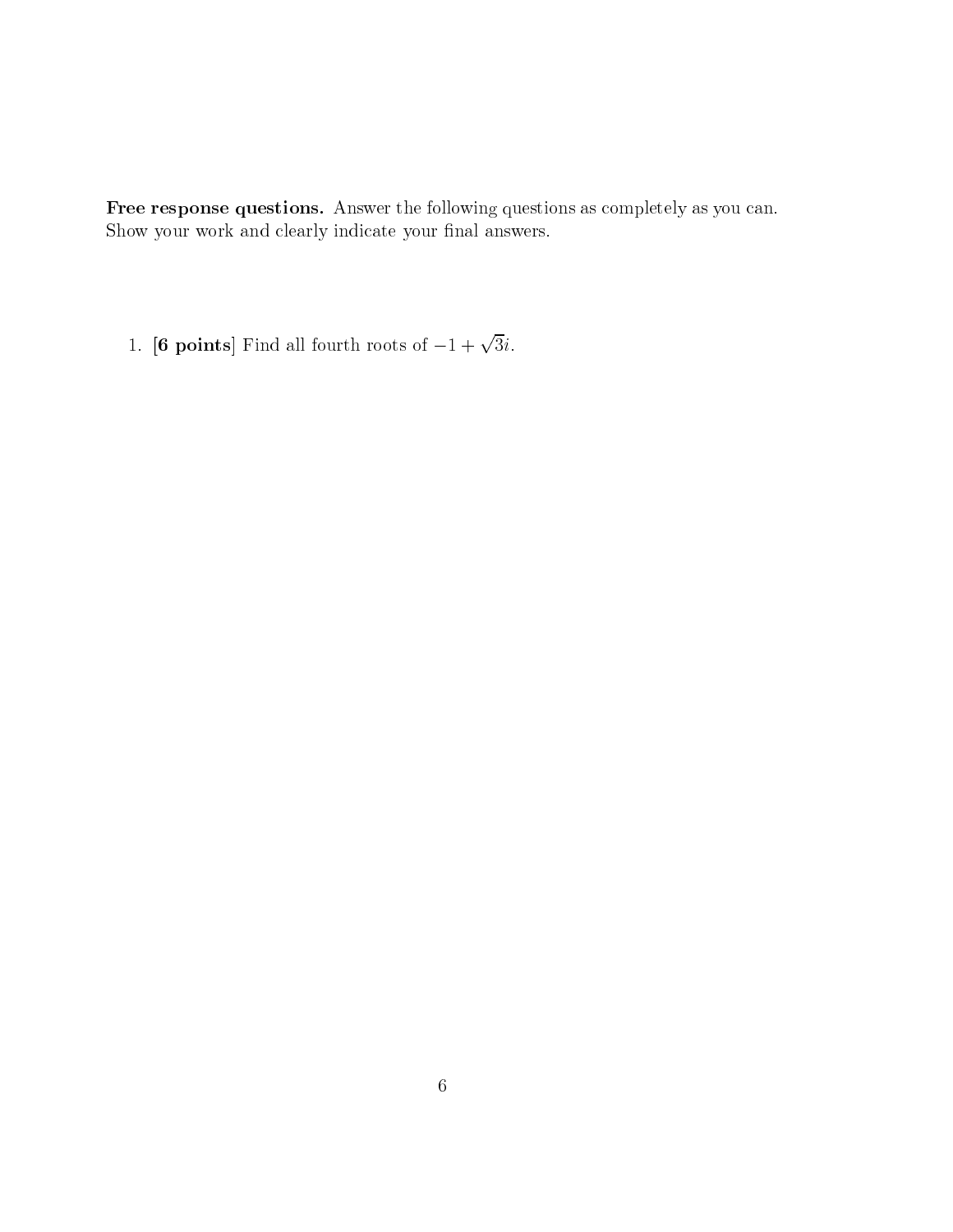2. [7 points] A shell is fired out over the water from the top of a 160-ft. high cliff on the shoreline, at an angle of 30° with the horizontal, at an initial velocity of 320 ft./sec. Ignoring all forces except for gravity, when will it hit the water?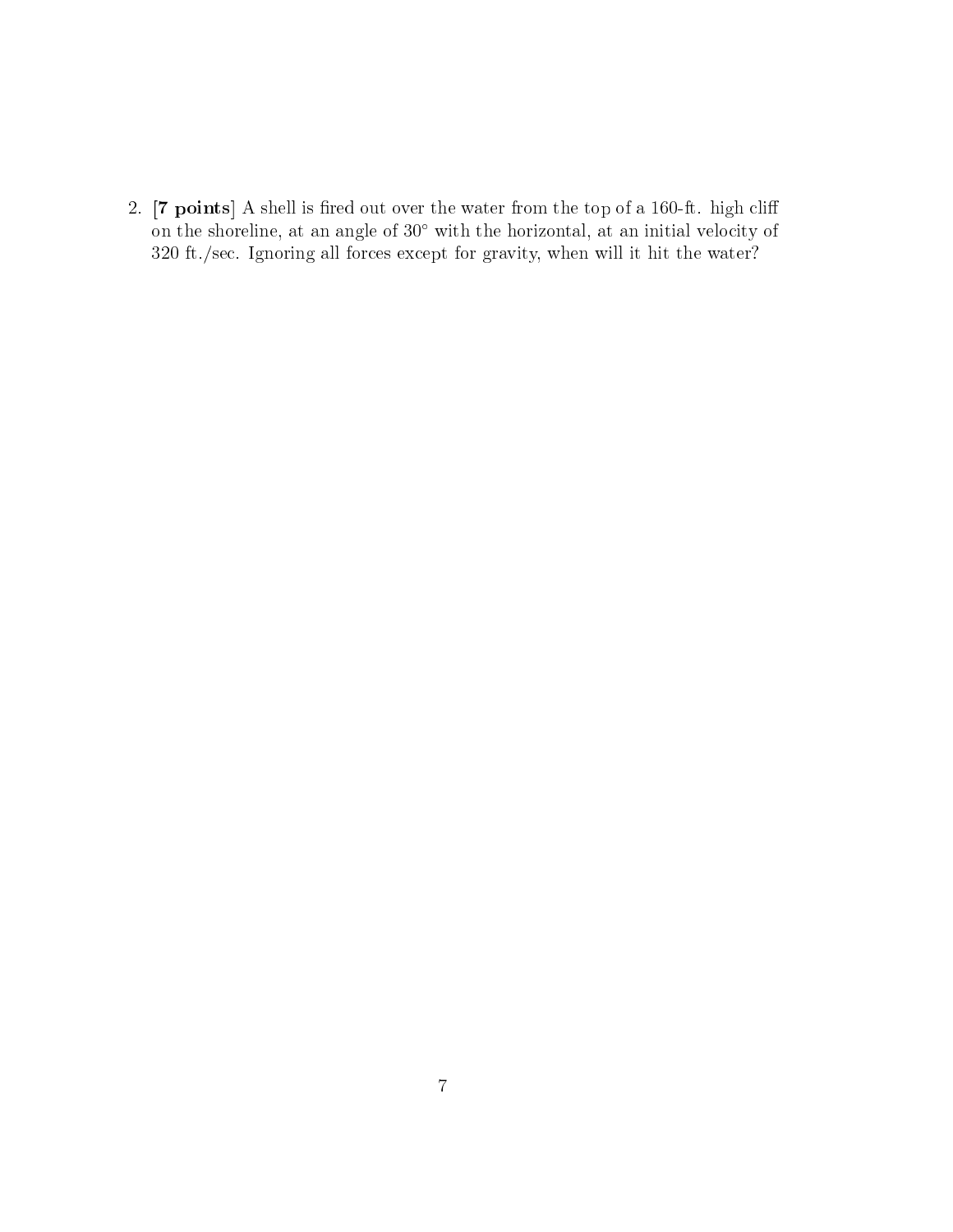3. [7 points] Find the general solution to

$$
\frac{d^2y}{dx^2} + 2\frac{dy}{dx} + y = 6\sin(2x).
$$